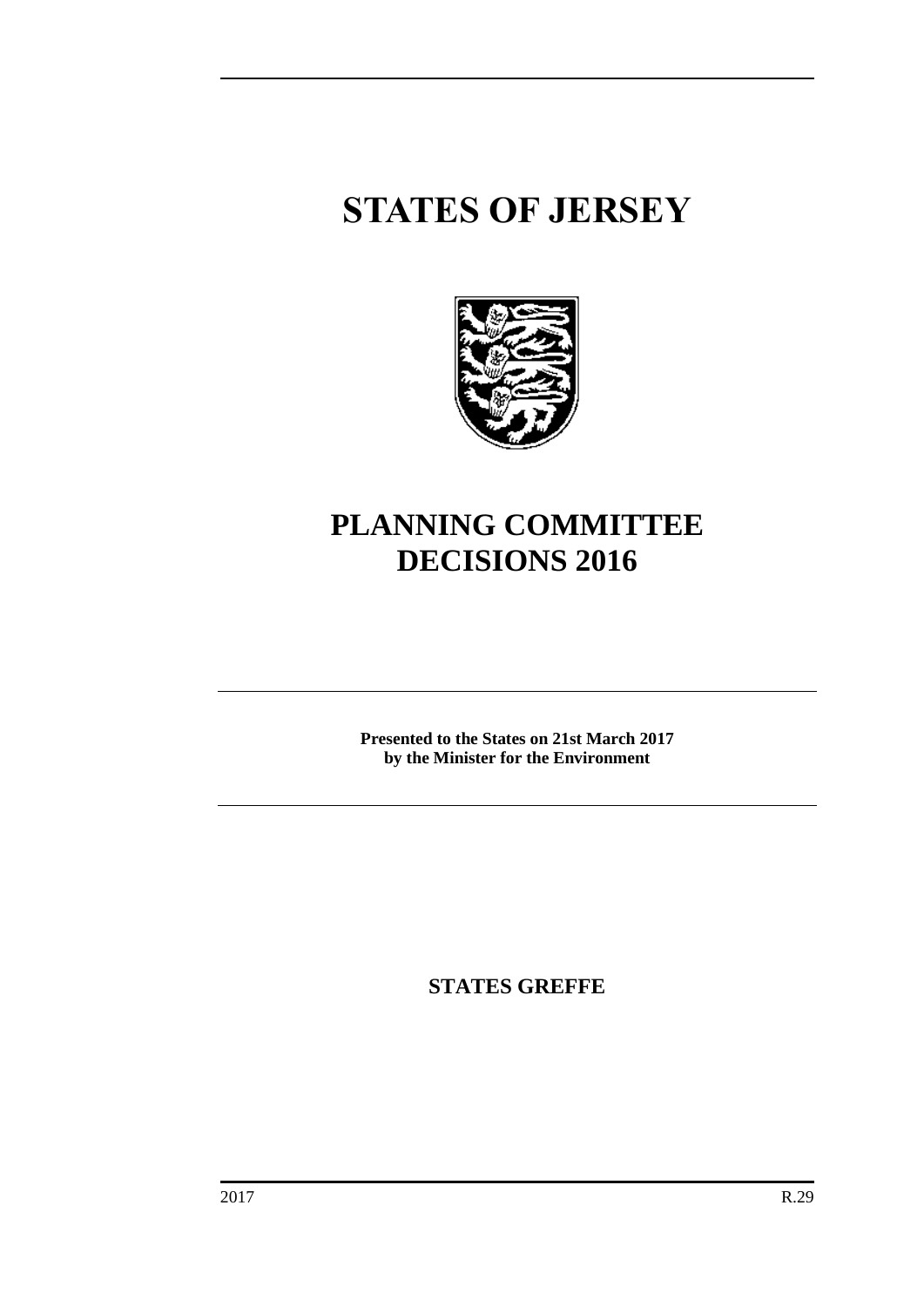#### **REPORT**

1. Article 9A(6) of the Planning [and Building \(Jersey\) Law 2002](https://www.jerseylaw.je/laws/revised/Pages/22.550.aspx) came into force on 11th April 2015. It requires that –

> **The Planning Committee shall, within the period of 3 months following the end of a year, report to the States –**

- **(a) the number of decisions made by the Committee under this Law during that year;**
- **(b) the number of appeals made during that year against decisions made by the Committee under this Law;**
- **(c) the Committee's assessment of planning policy and any recommendations it has for its revision.**
- 2. This report is presented to the States for the purposes of complying with this new provision.
- 3. Between 28th January and 8th December 2016, the Planning Committee has determined **99** applications.
- 4. Between 28th January 2016 and 8th December 2016, **37** of the Committee's previous decisions were appealed under the new planning appeals system (24 of which were upheld and 13 of which were reversed).
- 5. Committee Members have made the following comments to the Minister during 2016.
	- (A) The Committee decided to recommend to the Minister that much more emphasis be placed upon securing planning gains. Whilst the Committee understood that legislative changes might be necessary, dependent upon the approach adopted, members were keen to identify a method of addressing this issue in a timely manner. It was noted that changes to Supplementary Planning Guidance were being considered at present.

#### **Minister's response**

The legislative power and the policy framework already exists for planning obligation agreements (POAs) to be used to ensure that the direct impact of development upon the local community can be mitigated. The Planning Committee can and should seek to ensure that obligations are used comprehensively when considering the direct implications of development upon local infrastructure as part of its determination of planning applications.

To assist with this, and to provide greater clarity and certainty for applicants, I am revising the existing supplementary planning guidance for POAs. It is my intention to bring forward this revised guidance in early 2017.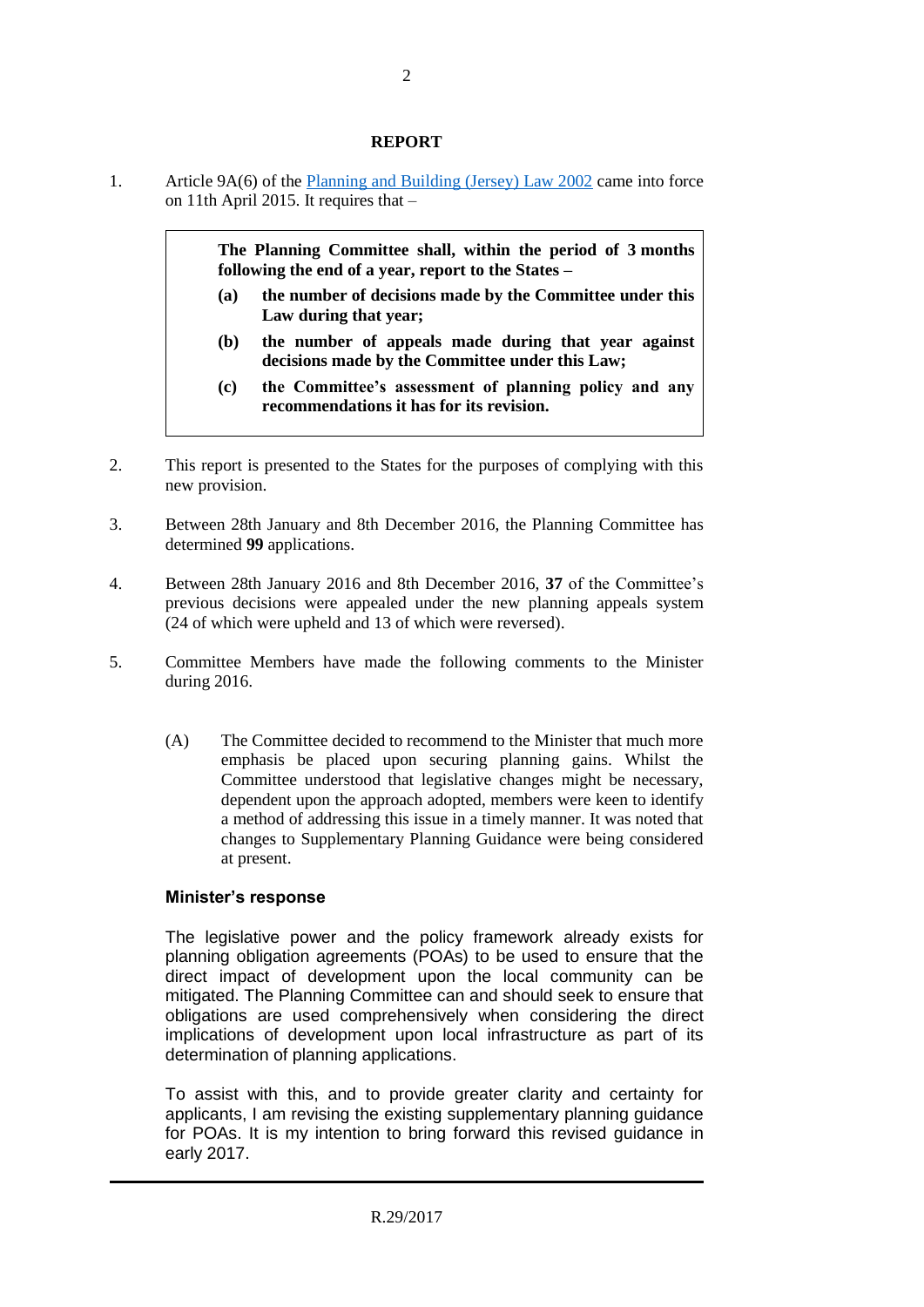In accord with Proposal 23 of the Island Plan, I am also seeking to explore the development of a policy mechanism – such as an infrastructure levy – that might capture some of the value from the development of land to help support the provision of affordable homes and/or other community infrastructure. This work is in train and the subject of extensive consultation with stakeholders representing the development industry.

In the event that an infrastructure levy is considered to be viable in Jersey, it is likely that legislative changes would be necessary to bring it into effect.

(B) The Committee discussed the guidelines which existed in terms of contributions to the Eastern Cycle Route. The Committee noted that, historically, the Department had adopted a more flexible approach in this context in respect of social housing developments. Whilst the majority of members were content with the Department's approach in respect of contributions to the Eastern Cycle Route, others were not and did not believe that flexibility should be shown in respect of social housing developments. The Minister was asked to consider this matter.

# **Minister's response**

The policy framework for the provision of contributions, either directly in the form of a new section of the Eastern Cycle Network or through a financial contribution to support the enhancement or development of the network, is provided by Policy TT3 of the Revised 2011 Island Plan, approved by the States. The Department of the Environment has not issued specific guidelines in respect of contributions to the Eastern Cycle Network.

The Island Plan policy seeks to secure contributions towards the Eastern Cycle Network from a range of large scale developments, which includes housing schemes of five or more homes. The policy, and its supporting justification, makes no explicit formal exception for affordable housing schemes and, in such circumstances, it is my expectation that such contributions should normally be secured.

In the case of two sites specifically rezoned for the provision of affordable homes in the Revised 2011 Island Plan within the Eastern Cycle Route Network area (as defined on the Proposals Map), I have explicitly highlighted the requirement for contributions to be made to the cycle network in the development briefs that were issued as supplementary planning guidance for each site.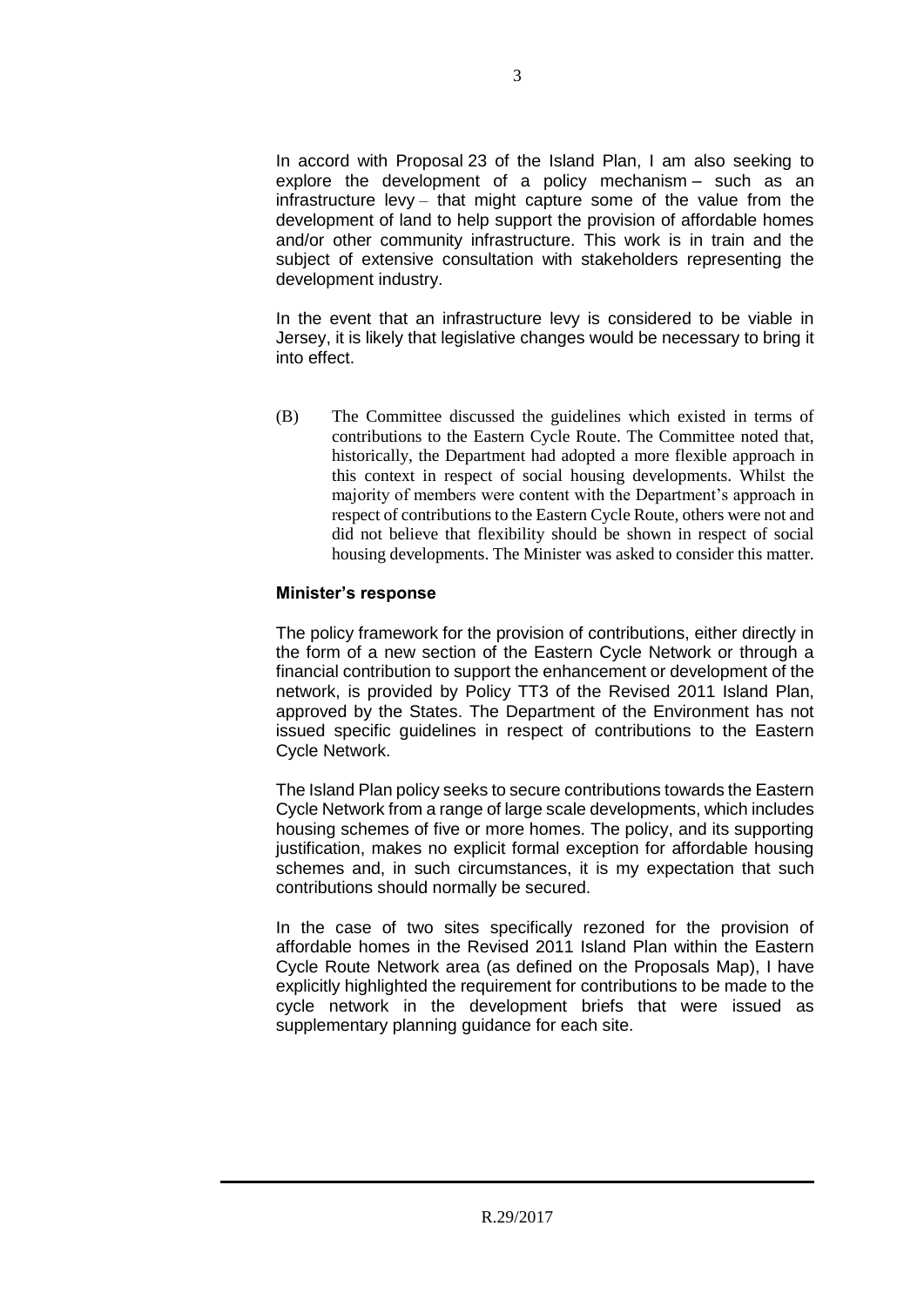(C) The Committee noted that there were currently no standards in respect of inter-relationships between developments/acceptable distances. However, members were advised that the Department was preparing draft guidance on this issue and, if adopted by the Minister, this would be published in the form of supplementary planning guidance.

# **Minister's response**

Whilst consideration has previously been given to the need for and value of guidelines about the relationship between buildings to safeguard matters of privacy and loss of daylight and sunlight they have never been formally progressed to adoption and use in Jersey: such guidance is in common use in UK planning authorities.

In light of recent appeal decisions and the comment of planning inspectors, I have asked the department to prepare supplementary guidance in relation to these matters. Draft guidance will be published, for consultation, in early 2017 with a view to its adoption and implementation as soon as possible thereafter.

(D) The Committee noted the tensions which appeared to have arisen as a result of the creation of residents' car parking in St. Helier and requested that the Minister consider this issue.

# **Minister's response**

I understand that this related to particular case in the west of the town. The St. Helier residents' parking scheme is a matter for the Connétable and he is aware of this particular case.

Notwithstanding the existence of Residents' Parking Schemes in St. Helier, I am reviewing supplementary planning guidance for parking standards and intend to release the revised draft guidance for consultation as soon as possible in 2017.

(E) The Committee considered the Building Bye-Laws process and the need to provide some planning advice on this process and its interrelation with the planning process.

# **Minister's response**

I am aware that there will occasionally be differences between the application of standards between planning and building control. This is not surprising because both sets of regulations set out to achieve different objectives. Planning is concerned primarily with the location and type of development, the amount of which any site can accommodate and its impact on others. The Building Bye-laws are concerned with a building's structural integrity, its safety and energy performance.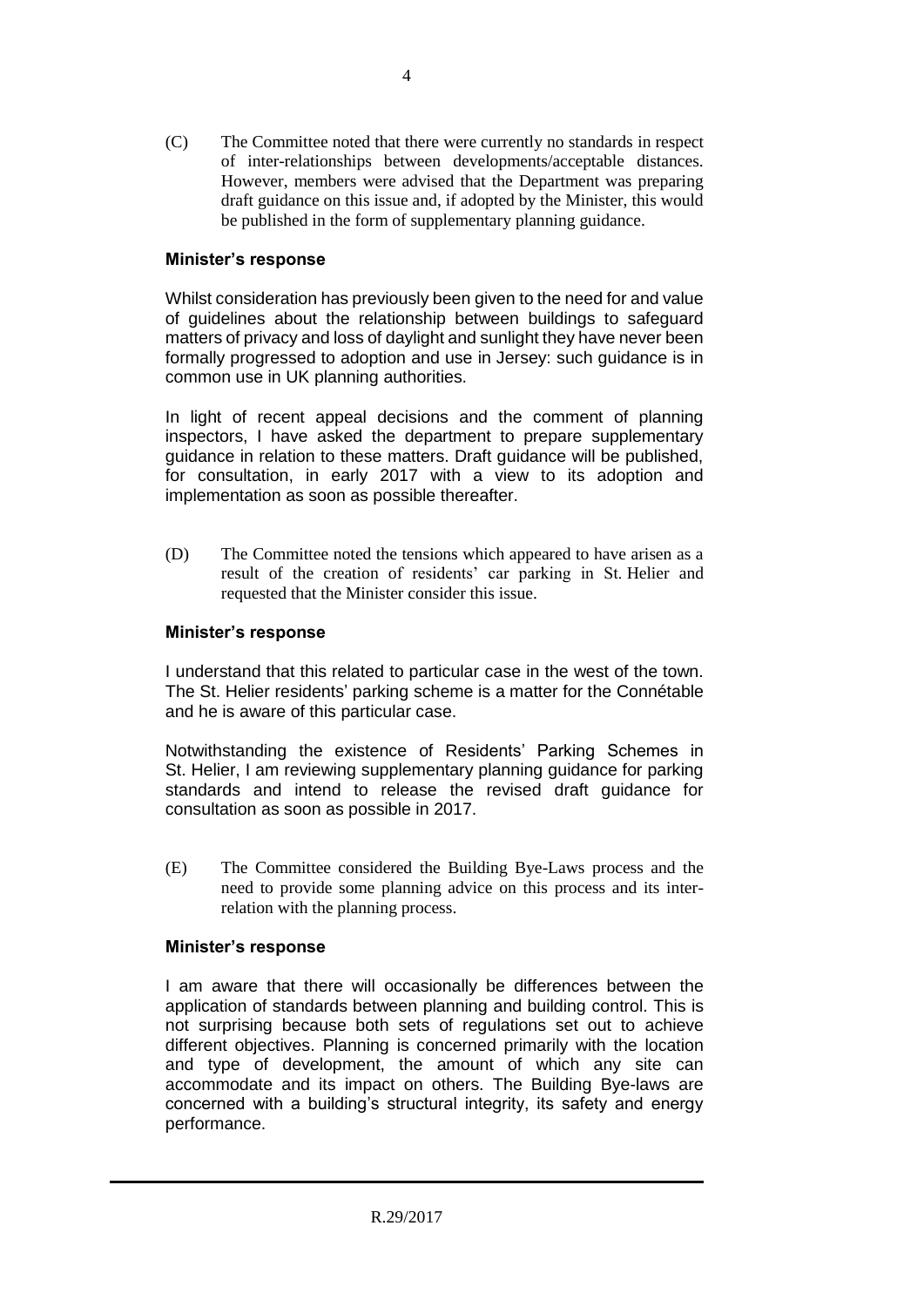However, I agree with the message behind the Committee's suggestion. The various parts of the department need to work together to ensure that Islanders receive rounded advice, which takes into account both sets of regulations. Written advice should be phrased accordingly.

(F) The Committee noted the policy tensions between the Strategic Plan, the Island Plan and the Rural Economy Strategy (the latter was currently being updated and the Island Plan would be updated in the near future) and asked the Minister to consider this issue.

> The Committee also noted that standards were being produced to define overbearing development and overshadowing.

# **Minister's response**

Tensions will inevitably arise in any large policy document. It is for the decision-maker, on each occasion, to give appropriate weight to each policy as they see fit, according to the particular circumstances of the planning application that is before them.

The new Rural Economy Strategy is at an advanced draft stage and is due for discussion at the Council of Ministers on 25th January 2017, with implementation expected from Q2/17.

The plan period of the Revised 2011 Island Plan, which was adopted in July 2014, runs to 2020.

I have already referred to the forthcoming planning guidance about the relationship between buildings in (C), above.

(G) The Committee recalled that whilst an urban character appraisal for St. Helier had been commissioned and led by Willie Miller Urban Design with Drew Mackie Associates and others, this did not extend to other areas. Character appraisals acted as an aid to the process of preserving and enhancing the character of specific areas and guided policy formulation and the assessment of planning applications. The Committee decided to recommend that individual character appraisals were commissioned.

# **Minister's response**

The commissioning of the St. Helier Urban Character Appraisal, and the subsequent adoption of supplementary planning guidance, was considered necessary and appropriate given the significant development pressure that is focussed on the Island's capital.

This complements the earlier Countryside Character Appraisal, which dealt with those parts of the Island outwith the defined Built-up Area, and now ensures that most of the Island has guidance about the nature and significance of its landscape and townscape.